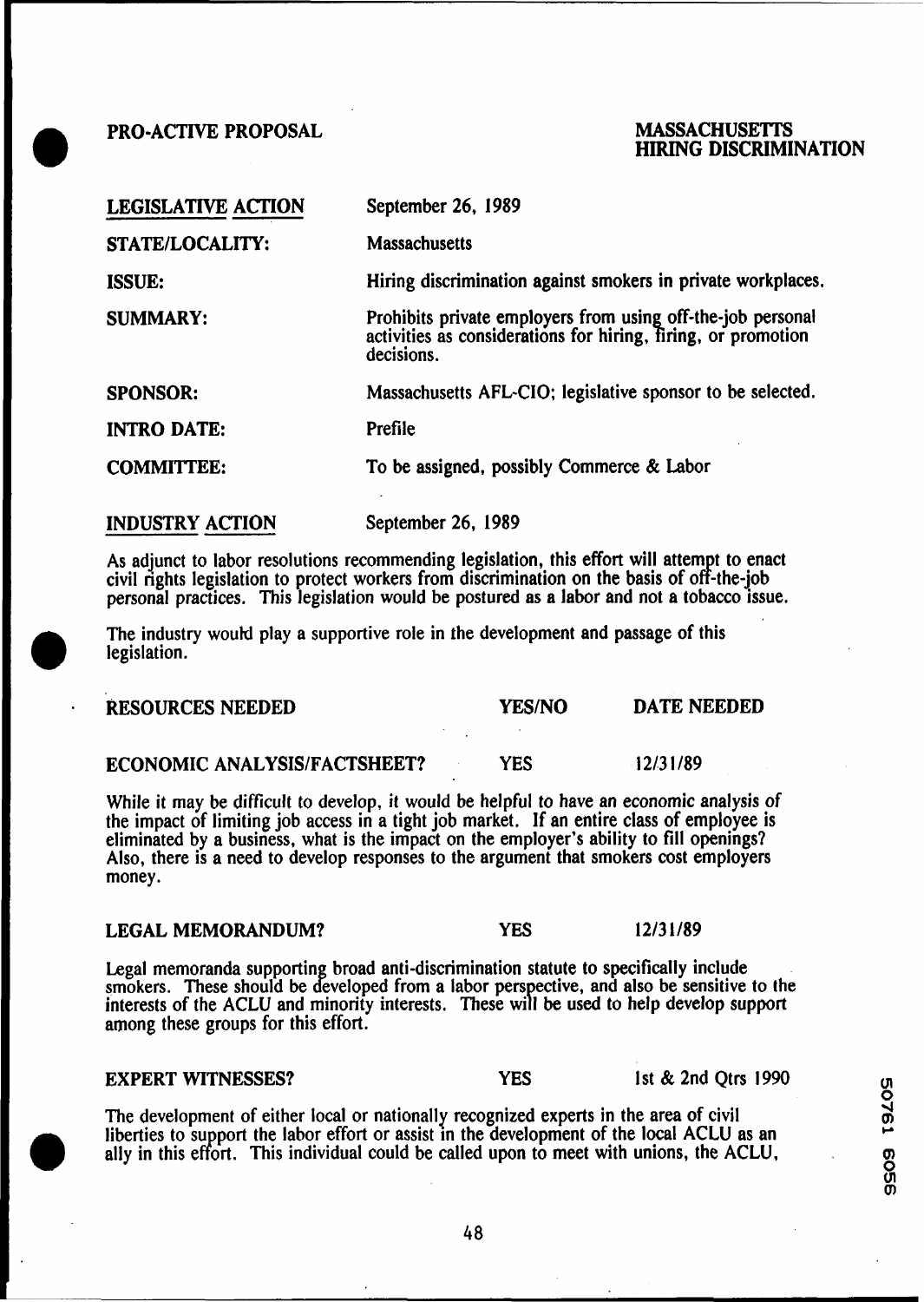minority groups or members of the legislature. In addition, one or two "Op-ed" articles may be required. If there is a plausible economic argument to be made, then a local "liberal" economist for presentations to allied groups and members of the legislature would be helpful.

# **COALITION ALLIES? YES** 1st & 2nd Qtrs 1990

The development of the State Federation AFL-ClO and other labor allies. With the help of contacts at Covington  $\&$  Burling, develop the support of the ACLU and their activists. Business support may be possible, but will not be counted on for the purpose of this plan.

**TI GRASSROOTS MOBILIZATION? YES** 1st & 2nd Qtrs 1990

Smokers will be mobilized through the computer-based program of the cigarette manufacturers. Additional grassroots activities will be developed through our identified allies. These groups will be responsible for motivating their members in a timely fashion.

# **COMPANY RESOURCES? YES** 1st & 2nd Qtrs 1990

Access to their legislative counsel to meet periodically with TI counsel to coordinate the<br>industry's support for the efforts of organized labor and other groups. This lobbying<br>support will be developed in a way that does sponsor of this legislation.

# **PUBLIC AFFAIRS/MEDIA RESOURCES? YES** 1st & 2nd Qtrs 1990

It may be necessary to provide local labor leaders with an opportunity to consult with either local public/media relations counsel or TI's "in-house" experts regarding the need<br>and substance for a local print, radio or TV campaign. If this legislation develops to the<br>point where industry involvement would ap point where industry involvement would appear natural, and our absence suspicious, then it may be reasonable to utilize the talents of our spokespersons in the state on this issue.

**ADDITIONAL NEEDS?** To Be Determined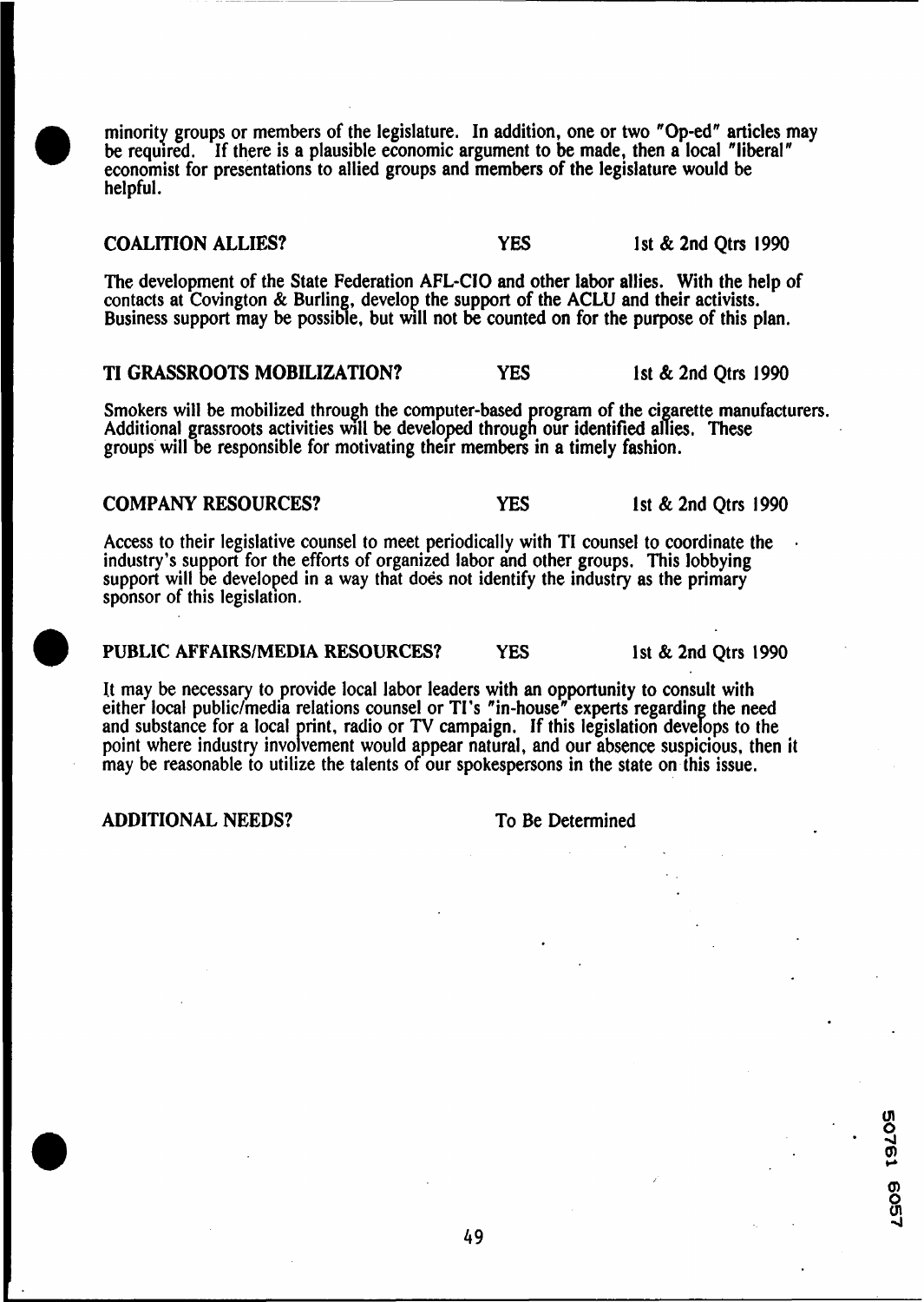**PRO-ACTIVE PROPOSAL** 

# **MASSACHUSETTS INDOOR AIR QUALITY**

| <b>LEGISLATIVE ACTION</b>  | September 26, 1989                                                                                                                                                                                                                     |
|----------------------------|----------------------------------------------------------------------------------------------------------------------------------------------------------------------------------------------------------------------------------------|
| STATE/LOCALITY:            | <b>Massachusetts</b>                                                                                                                                                                                                                   |
| <b>BILL NUMBER:</b>        | Not assigned (Refile from 1989 Session)                                                                                                                                                                                                |
| <b>ISSUE:</b>              | IAQ (Workplace - ASHRAE Standards)                                                                                                                                                                                                     |
| <b>SUMMARY:</b>            | Establish state-wide IAQ standards for workplaces. Potential<br>for preempting anticipated local action on this issue.                                                                                                                 |
| <b>SPONSOR:</b>            | Massachusetts State Federation AFL-CIO, supported directly by<br>the Massachusetts State Employees Union, International<br>Brotherhood of Sheetmetal Workers and others (potential<br>sponsors include Rep. Travinski and Sen. Golden) |
| <b>INTRO DATE:</b>         | Prefile                                                                                                                                                                                                                                |
| <b>COMMITTEE:</b>          | Joint Committee on Commerce and Labor                                                                                                                                                                                                  |
| <b>HEARING DATE:</b>       | To Be Announced                                                                                                                                                                                                                        |
| <b>LEGISLATIVE STATUS:</b> | 1989 legislation will be amended and approved by the Committee<br>prior to adjournment, possible House approval during this<br>session. 1990 bill will have to start over in Joint Committee.                                          |

# **INDUSTRY ACTION**

September 26, **1989** 

The purpose of the legislation is to reduce or eliminate the potential for adoption of a state-wide workplace smoking restriction law. Other potential benefits might include preempting localities from enacting more restrictive ordinances in the future. As with most types of positive legislation introduced in the Northeast, identification of the tobacco industry as the primary sponsor would be of no value to the effort. The plan is to reintroduce the legislation that is the result of an AFL-CIO resolution. As in previous IAQ legislative activities our role would be supportive, but not overt. The preliminary requirement of the effort is the adoption of appropriate resolutions reiterating support for the legislation by the AFL-CIO during the up-coming legislative convention. This is being arranged through the offices of local labor counsel.

### **RESOURCES NEEDED YES/NO DATE NEEDED**

# **ECONOMIC ANALYSIS/FACTSHEET?** YES 12/1/89

The industry and its allies need to be able to respond to the various cost-related opposition arguments. **A** comprehensive analysis of the economic im act of the effects of the The industry and its allies need to be able to respond to the various cost-related<br>opposition arguments. A comprehensive analysis of the economic impact of the effects of the<br>proper maintenance of indoor air quality standa include the cost of proper maintenance and the effects on both worker productivity and health care costs. To provide for maximum opportunity for utilization of this analysis, it should be developed in two forms: (1) for presentation by labor interests; and, (2) for presentation to business interests by the industry and for subsequent presentation by those **c.**  identified business interests to legislators.

**0**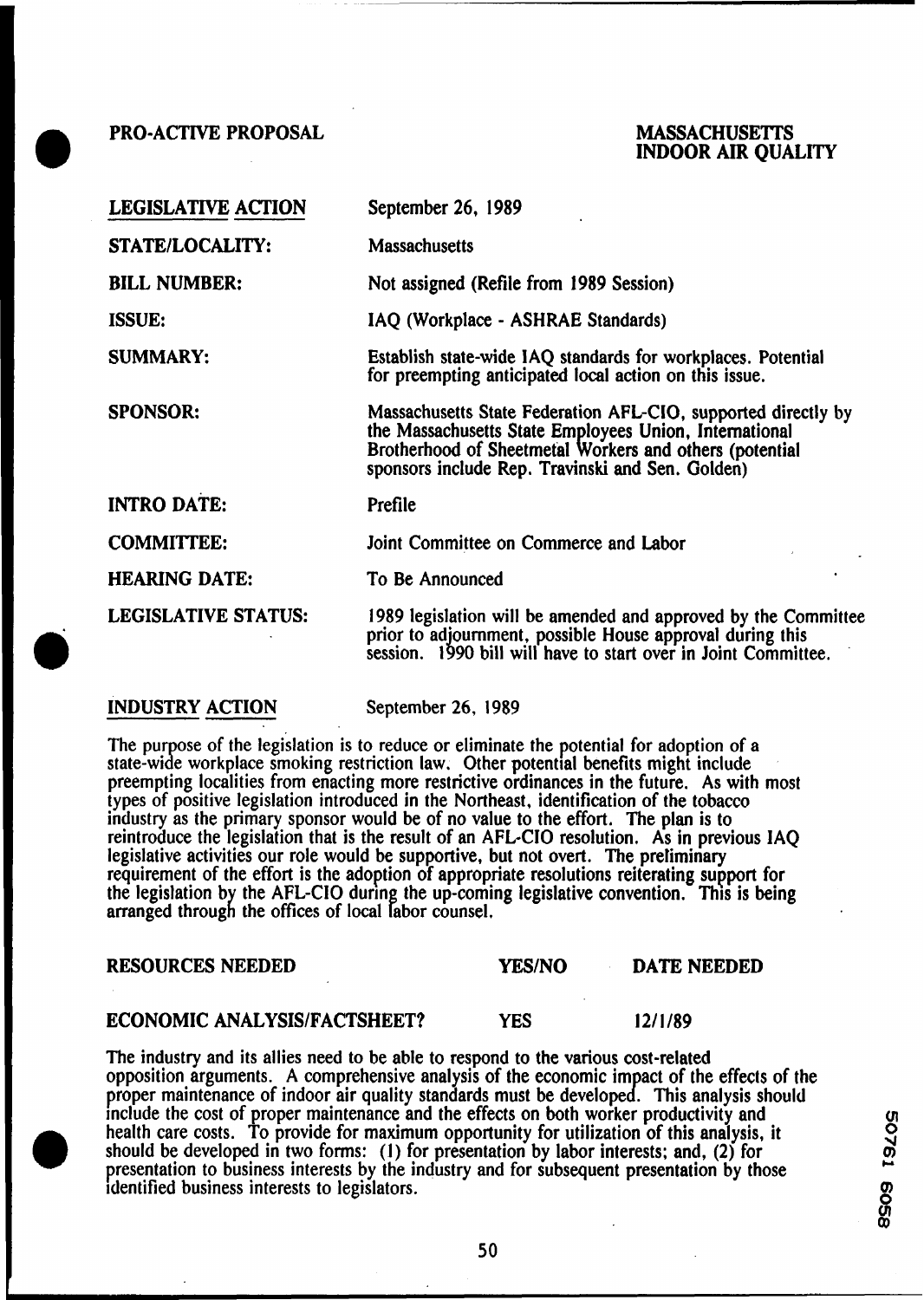#### LEGAL MEMORANDUM? **YES** 12/1/89

Two separate legal analyses are needed to address the different concerns of business and labor. To mitigate anticipated business sector opposition to the proposal, the business memorandum should address (and allay) the potential fear that any positive action taken by business is a suggestion of past errors, thus exposing them to possible employee legal action. The labor memorandum should provide a clear legal analysis of the impact of the proposal on the employee/employer relationship. These analyses should be prepared for ultimate use by business and labor and not by the industry.

# **EXPERT WITNESSES? YES** 1st Qtr 1990

NEMI, ACVA, and other scientific witnesses for individual and committee presentations will be needed. Ideally, these witnesses will be sponsored by other organizations when they make their presentations. NEMI will present the labor pers ective. Other witnesses could be brought in by business interests, including local chambers of commerce. However, if necessary, these other witnesses could be sponsored by the industry and conduct "background briefings" with friendly or moderate legislators.

| <b>COALITION ALLIES?</b> | YES | 4th Qtr 1989,       |
|--------------------------|-----|---------------------|
|                          |     | 1st & 2nd Qtrs 1990 |

If successfully developed, the entire effort will be sponsored by the AFL-CIO. The support of other unions including the SEIU, Sheetmetal Workers and BC&T will be developed. The support of the business community would be i support of the business community would be ideal, but difficult to develop. At the very community. Help from the resident tobacco industry could be helpful but of limited impact because of its size and political experience.

# TI GRASSROOTS MOBILIZATION? **YES** I st & 2nd Qtrs 1990

It is likely that we will use our resources to mobilize the members of other organizations.<br>including union members and individual local chambers of commerce. Support from the member companies' computer-based grassroots programs may be of help, but only if the requests for support come from non-tobacco sources. Overt tobacco contact with this legislation may not be supportive of the ultimate goal.

# **COMPANY RESOURCES? YES** Ist & 2nd Qtrs 1990

Access to member company lobbyists to meet periodically with the TI lobbyist to coordinate the industry's support for the efforts of labor and other allied groups. The industry's tobbying support will be conducted in a very targeted format to reduce the potential for industry exposure on this issue.

# PUBLIC AFFAIRSIMEDIA RESOURCES? **YES** 1st & 2nd Qtrs 1990

It may be necessary to provide local union officials with local public and media relations materials in order to encourage their development of a plan regarding media support for their legislative effort. This may include the retention of local public relations counsel, but will initially be limited to the expertise of "in-house" resources.

**Q) w**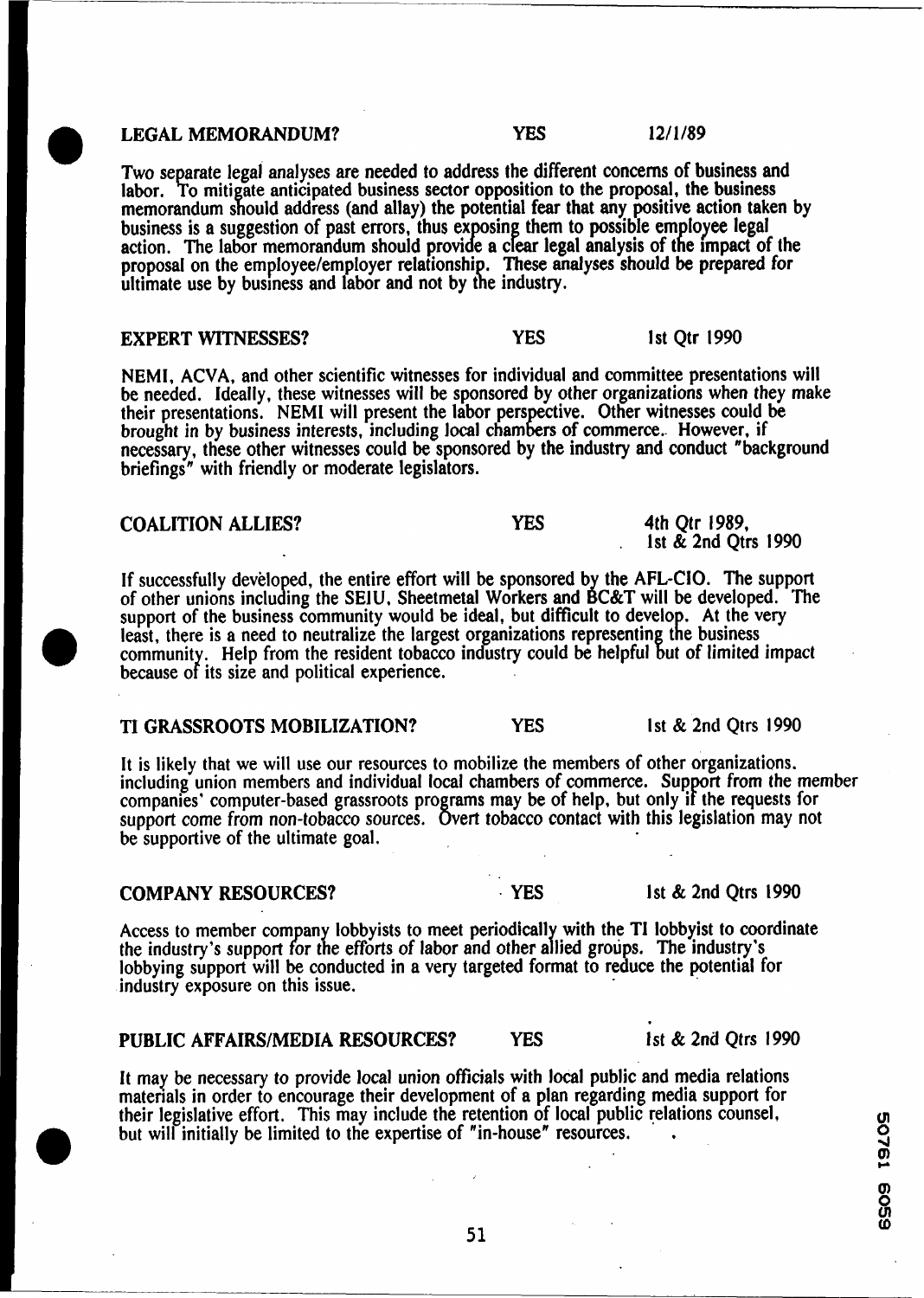**e'** 

**YES** 

**ADDITIONAL NEEDS? 4th Qtr 1989, 1st** & **2nd Qtrs 1990** 

**Laborlmanagement committee presentations on IAQ to selected unions, legislators and media representatives.**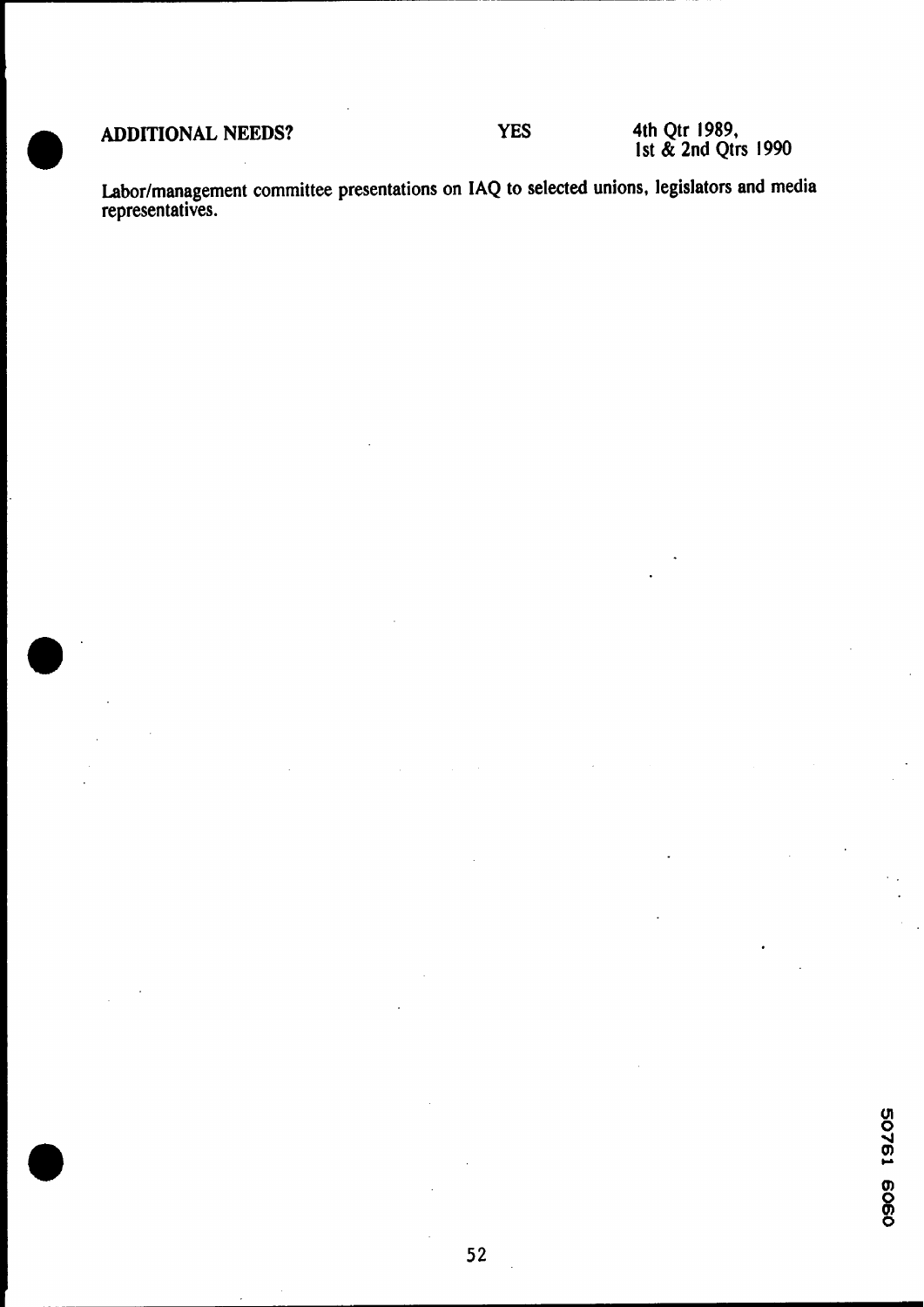# **1 PRO-ACTIVE PROPOSALS MASSACHUSETTS**<br> **1 PRO-ACTIVE PROPOSALS SAMPLING PREEMPTION**

| <b>LEGISLATIVE ACTION</b> | September 26, 1989                                            |
|---------------------------|---------------------------------------------------------------|
| <b>STATE/LOCALITY:</b>    | <b>Massachusetts</b>                                          |
| <b>BILL NUMBER:</b>       | To Be Assigned (Refile from 1989 session)                     |
| <b>ISSUE:</b>             | Tobacco sampling restrictions                                 |
| <b>SUMMARY:</b>           | Uniform sampling code including preemption of local bans      |
| <b>SPONSOR:</b>           | To be identified: Sen. William McLean, Jr., possible sponsor. |
| <b>INTRO DATE:</b>        | Prefile                                                       |
| <b>COMMITTEE:</b>         | To Be Assigned                                                |

**INDUSTRY ACTION** September **26, 1989** 

- This legislation was first introduced and riarrowly defeated in Massachusetts in **1987.** The primary purpose of the bill is to cut off the possibility of legislating a total ban on<br>sampling, either locally or at the state level. The bill codifies current cigarette<br>industry sampling practices and prohibits local mu preempt currently enacted local bans.

This legislation is defensive in nature. The chances of enactment are slim, with a slightly greater chance in Massachusetts than in other New England states. However, the effects of 'putting anti-tobacco forces into an unaccustomed defensive posture will help to dissipate their capacity to attack us.

#### **RESOURCES NEEDED YES/NO DATE NEEDED**

# **ECONOMIC ANALYSIS/FACTSHEET? TES** 12/1/89

Factsheet regarding present sampling practices of the member companies of the Tobacco<br>Institute and the Smokeless Tobacco Council for circulation among legislators. This request<br>is actually for two separate documents -- On sampling activities on the state; the second to describe the methods used by the companies in conducting sampling activities. Included in this second document should be a copy of a sample contract between the manufacturer and the sampling company, and a discussion of its important sections.

# **LEGAL MEMORANDUM? PES 12/31/89**

In the past we have developed legal memoranda for Massachusetts. This concept should be expanded and updated for the 1990 session. The memorandum should include a discussion of the preemption issue and a positive review of the proposed legislation, including its ability to meet the preemption requirements of federal law.

**0**   $\mathbf{r}$ 

53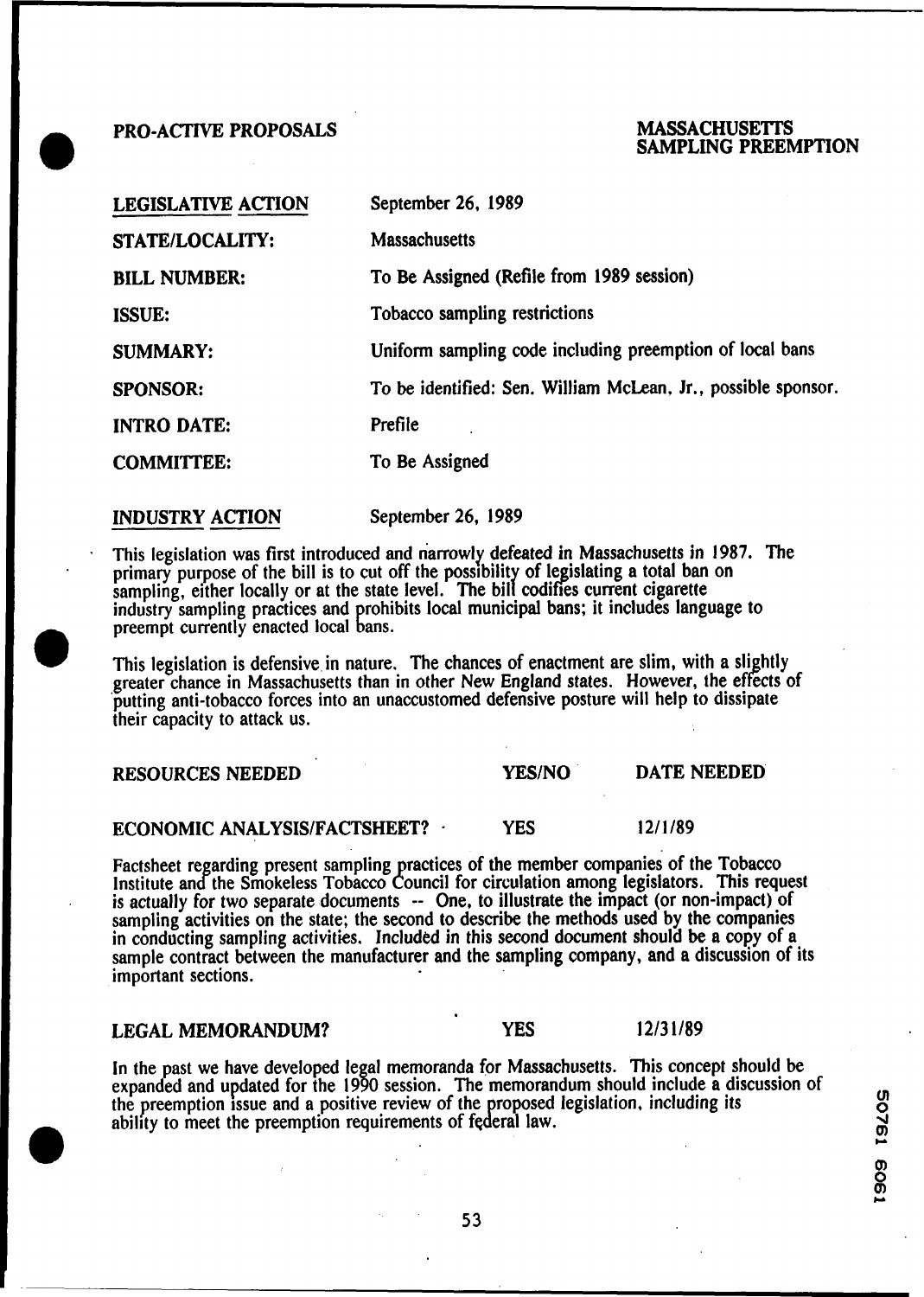**EXPERT WITNESSES? PES PES 1st Qtr 1990** 

When a committee hearing is scheduled, we will need representatives of companies engaged in sampling to appear as witnesses. Some of these individuals (Steve Bellissimo, Phoenix Marketing) have been used with great effect in the past. We should be sure we understand the sampling methods used by the smokeless tobacco people. Their methods are different from those of the cigarette manufacturers.

#### **COALITION ALLIES? YES** 1st Qtr 1990

There are likely few, if any, allies available on this issue although it may be possible to solicit help from the state's wholesalers, retailers, and chamber of commerce. In the past, we have received some support from organized labor in defeating sampling ban legislation. However, it is not yet clear that labor could take a positive position on this issue. It is likely that support will come in the form of direct lobbying action and not grassroots activities by their members.

# **TI GRASSROOTS MOBILIZATION? YES** 1st & 2nd Qtrs 1990

It may be helpful to develop some positive contacts by employees of the manufacturers emphasizing industry's responsibility. However, the success of this effort will depend entirely on the direct lobbying activities of the industry and its selected allies.

#### **COMPANY RESOURCES?** YES **1** st & 2nd Qtrs 1990

@ Access to the Philip Morris, R.J.R./Nabisco, **U.S.** Tobacco and wholesaler legislative counsel for periodic meetings to coordinate statehouse activities.

# **PUBLIC AFFAIRSIMEDIA RESOURCES?** YES 2nd Qtr 1990

It is possible that some members of the legislature might be interested in the "Helping".<br>Youth Decide" program. This could present an opportunity to develop their support for the sampling legislation. This effort may include providing consultation for local print media campaigns to support this program.

# **ADDITIONAL NEEDS?** To Be Determined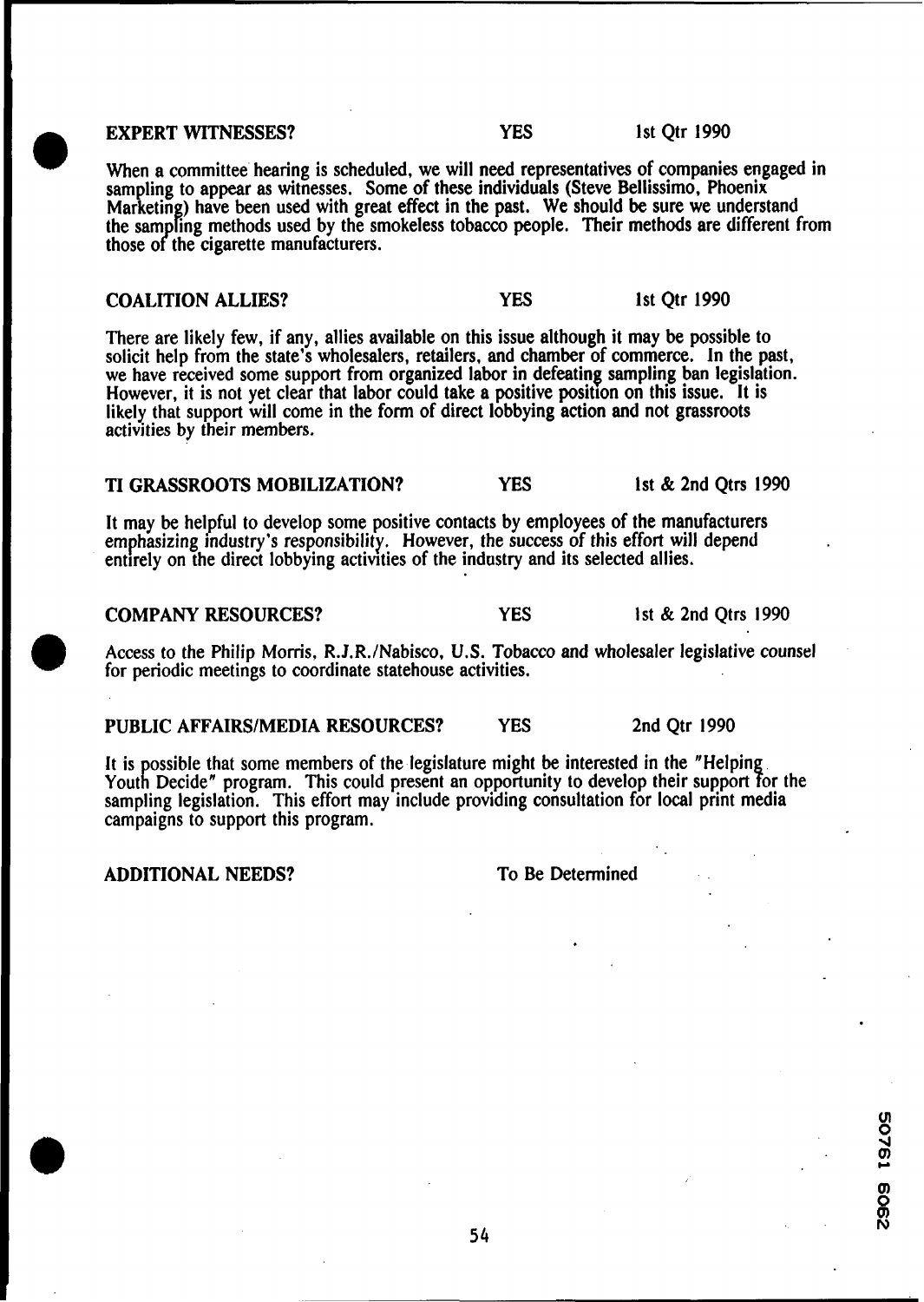# **PRO-ACTIVE PROPOSAL MASSACHUSETTS** - **LOCAL RESTAURANT RESTRICTION ROLLBACK**

| <b>LEGISLATIVE ACTION</b> | September 26, 1989                                                            |  |
|---------------------------|-------------------------------------------------------------------------------|--|
| <b>STATE/LOCALITY:</b>    | Massachusetts: Somerville, Malden & Braintree                                 |  |
| <b>ISSUE:</b>             | <b>Restaurant Restrictions</b>                                                |  |
| <b>SUMMARY:</b>           | Reduce stringent local ordinances to level of state statute's<br>requirements |  |
| <b>SPONSOR:</b>           | To be identified with counsel                                                 |  |
| <b>INDUSTRY ACTION</b>    | September 26, 1989                                                            |  |

Three cities have been targeted for this project. They all have local restaurant restrictions which are stricter than the state-wide statute. The state statute mandates only that smoking/non-smoking areas be established in restaurants seating 75 or more patrons. The targeted cities affect smaller restaurants.

Members of the restaurant community have been approached to urge passage of new local ordinances in conformity with the state statute. Actual passage of such liberalizing ordinances is unlikely. However, anti-tobacco forces will have to expend time and energy to defend against the new ordinance.

Additional cities may be included in the project pending the outcome of an analysis of the effort in these original three cities.

**RESOURCES NEEDED YES/NO DATE NEEDED** 

**ECONOMIC ANALYSISIFACTSHEET?** YES 121 1189

In each of the identified cities it will be necessary to develop a fact sheet to respond to local variations. Some of the information in each of these documents will be the same. However, an understanding of the local environment is essential. This fact sheet should identify the impact of stricter regulations on the restaurants in question and the employees of the establishments.

# LEGAL MEMORANDUM? NO

It is unlikely that a legal presentation will have any impact on the local councilors. In reality, most of these laws have been in place for a number of years and there has been little impact and no legal ramifications.

## **EXPERT WITNESSES?** YES 1213 **1** 189

IAQ presentations to local officials as deemed appropriate. Most likely presenters are Dr. Larry Holcomb, on the properties of ETS, and ACVA representatives, on the true composition of indoor air pollution. These people have been successful when used in this fashion in the past.